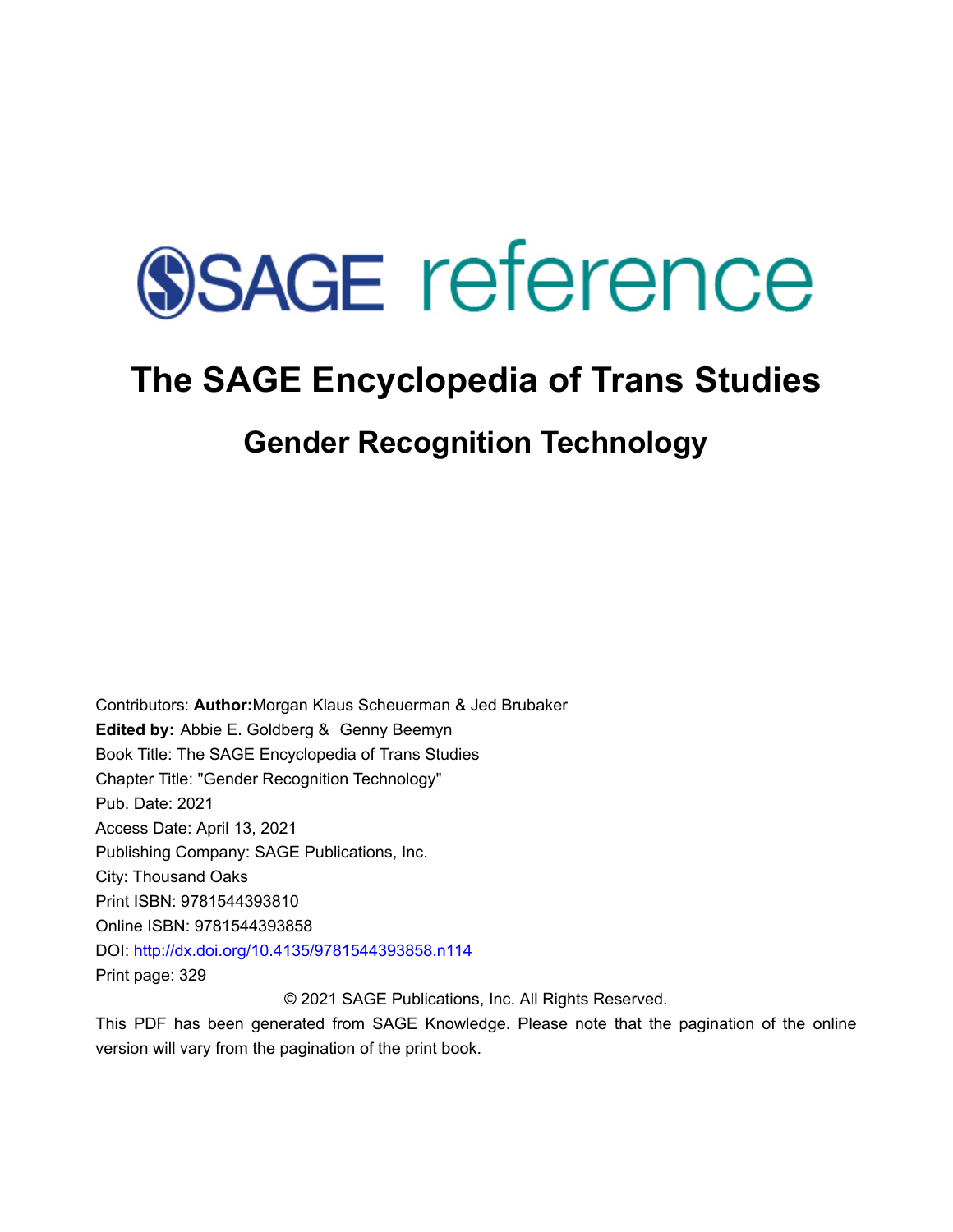Algorithmic methods are increasingly being used to identify and categorize human characteristics. A range of human identities, such as gender, race, and sexual orientation, are becoming interwoven with systems. This entry discusses the case of automatic gender recognition technologies that algorithmically assign binary gender categories. Based on previous work with trans participants in human–computer interaction (HCI), this entry examines the ways in which current gender recognition systems misrepresent complex gender identities and undermine safety. Future work can build on this foundation by conducting participatory design workshops with designers and potential users to develop improved methods for conceptualizing gender identity in algorithms.

#### **Algorithmic Identity: Introduction and Background**

Increasingly, designers and engineers are building and relying on algorithmic methods to identify and classify people. From recommending products, automatically detecting language, and personalizing interactions, these algorithms often have clear benefits. However, the news media are replete with scenarios in which identity classification may be problematic.

For example, engineers have created machine learning algorithms to categorize sexual orientation by extracting and analyzing facial features from images. This work has faced severe scrutiny for its potentially dangerous implications—such as potentials for surveillance of what the system categorizes as gay and lesbian individuals—and criticized for its likeness to the flawed concept of physiognomy.

Other algorithmic methods, such as risk assessments for determining recidivism rates, have been criticized for their racial biases against Black people. These racial biases have been found to occur even when racial parameters are not included in the data used to train algorithms, as anticlassification methods have also shown to produce biases against protected classes in algorithmic methods. The removal of identity from certain algorithmic system may not prove the best, most equitable solution.

These problematic examples of human classification share two things in common. First, they have ramifications for minorities, often putting them at risk. The increasing adoption of algorithms seems to amplify the risks digital footprints present for historically marginalized individuals. Second, the background behind these algorithms highlights a tendency for them to be developed in generic ways, abstracted from specific systems, interactions, or contexts of use.

To untangle these problems—and investigate potential solutions—researchers can focus on a specific application area that has been little explored: automatic gender recognition (AGR) algorithms.

#### **The Case of Automatic Gender Recognition**

Existing approaches to AGR use computer vision and/or voice recognition data to predict a person's gender on an exclusively binary determination: female or male. One exception includes a data set of trans faces captured from YouTube in an attempt to identify a single person across gender identity transition. Even here, however, the transition was conceptualized along a binary spectrum and specific to the effects of hormone replacement therapy (HRT)—to say nothing of the authors' suggestion that people might use HRT as a means to avoid biometric detection.

Previous work has already uncovered the inaccuracy of AGR technologies on trans individuals. But scenarios such as these highlight concerns beyond accurate classification categories. They reveal the limited consideration, or even awareness, of the lived experiences of trans people. The broader impact of these consequence reflects more than simply gender. It may also reflect assumptions about age, presentation, and racial characteristics—other intersecting identity categories societies view through a gendered lens. The decisions embedded within technological systems reflect a set of values that can have negative consequences. That is to say, technology is not risk averse or neutral; it is safety critical and value driven.

Morgan Klaus Scheuerman and Jed Brubaker